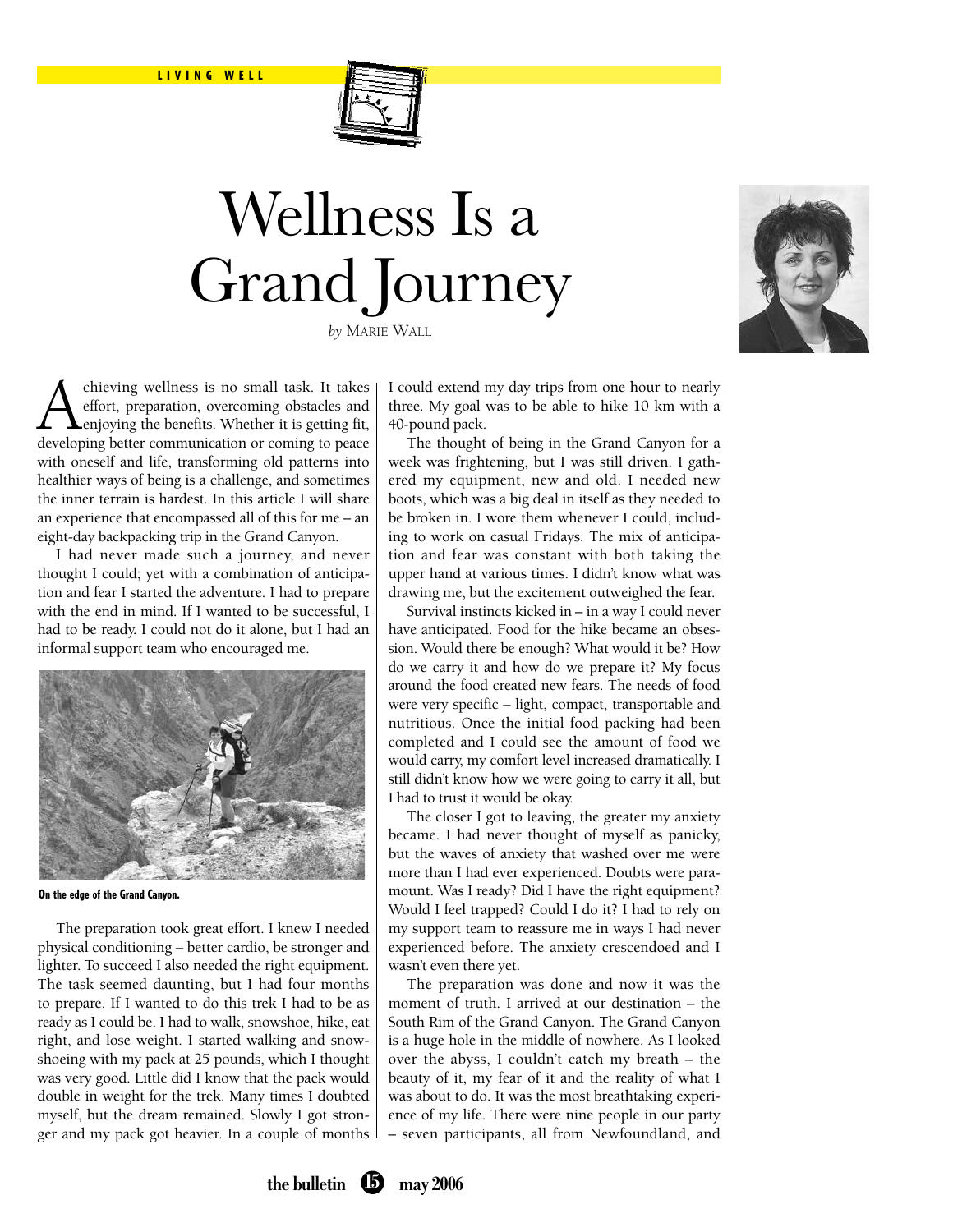#### LIVING WELL

our two guides. Each stage of the trek was essential and the day at the Rim gave us time to share out the supplies and pack our bags. I couldn't imagine how it would all fit, and I was right. My backpack was insufficient and not the right one at all. Fear stricken and embarrassed, I had to admit this to one of the guides. The cool response was shocking to my system. The two of us drove to the local general store, fully outfitted with groceries, tourist shop and hiking gear, to purchase a new, bigger pack. I experienced only moderate relief.

Finally, with the equipment packed in my new shiny bag, I tried to settle in for a night's sleep. I was in a tent with four strangers, on the rim of a canyon that I was going into for eight days and I was supposed to sleep. I eventually drifted off but the fitful night only served to feed my anxiety even more.

With a few glitches we managed to get ourselves to the trail head. The packs were heavier than I could ever have imagined and now I had a new worry. Could I really carry this for eight days? The packs were so heavy, around 50 pounds, that we had to hoist them up for each other. The guide reassured us not to be ashamed about needing help to do this. Finally, we started out to an unknown world with unknown demands. Unlike my other hiking trips, day hikes, all my treks started at the bottom and I worked my way up. This trek started at the top and we began the long descent.



A side trip through Cottonwood Canyon.

The initial day was on a well-traveled path that was carved into the canyon wall. With one of the guides in the lead and one holding the rear. I decided to hang back. It seemed daunting enough for me without trying to set the pace. I also knew the weakest part of my body is my knees and getting down would be a huge test. The first hour seemed to pass quickly. The vistas were out of this world and each corner had a new view to take in. There were lots of fellow travelers, both ascending and descending; this was the entry to the canyon and a popular day hike.

We met a Ranger part way down that morning, "I hear the creaks of the new equipment," he quipped. I responded, "that is not all that is creaking." That first day was torturous, more internally than physically. I fought with myself every step of the way. The first step on the path instantaneously turned my anxiety into anger. Where was this coming from I asked? But asking the question was of no use or relief. The anger was definitely mine. I was angry with myself for getting me into this and I was afraid. I knew once the descent began it had to be completed. With each step I took, I angrily thought of all the other things I could have done for a holiday, all the places I could have gone with the money I was spending to do this. Fear and anger cursed through me as I descended into unknown depths. This internal struggle contrasted the light chatter amongst the crew, leaving me feeling inadequate. I assumed I was the only one who was doubtful and I was isolating myself by assuming everyone else was completely prepared physically and psychologically.

Late in the afternoon we turned from the main path and made our way to one less traveled. An hour later we pulled into camp, the exhaustion in my bones mixed with the exhalation of accomplishment. I had struggled the entire day. I fought with myself for having decided to do such a trek. But at the end of the first day I knew I was ready, I knew I could do this.

My bedroom that night was a flat patch of dessert shared with eight other people. The moonlit sky cast the most amazing shadows on the canyon walls. It was a fitful sleep and it worried me that I would not be rested for the next day's hike. I learned that the on again off again sleep was normal and enough rest was gained through the dusk to day bedtime.

The daily hikes were mostly uneventful. We would rest hourly and eat regularly. The terrain was surprising, hiking the plateau, with descents into a side canyon then ascent to the plateau. It was demanding. The vistas continued to be awesome, yet the immersion into the dessert beauty permeated my cells to the point where it felt 'normal', common even.

Night four we pulled into camp for a two-day rest. I was weary and the layover was welcomed. The opportunity to explore the terrain and enjoy the stream. That afternoon a rain shower came through and a quick attempt to rainproof our site was initiated. Preparation that night included trying to protect ourselves and our gear under the tarp. We were only somewhat successful.

Throughout the evening there were a few light showers but it was later that the real storm came. I was awakened from my sleep, cold and damp. The rain was torrential and I could watch the movement of the thick storm clouds. The rain came in waves